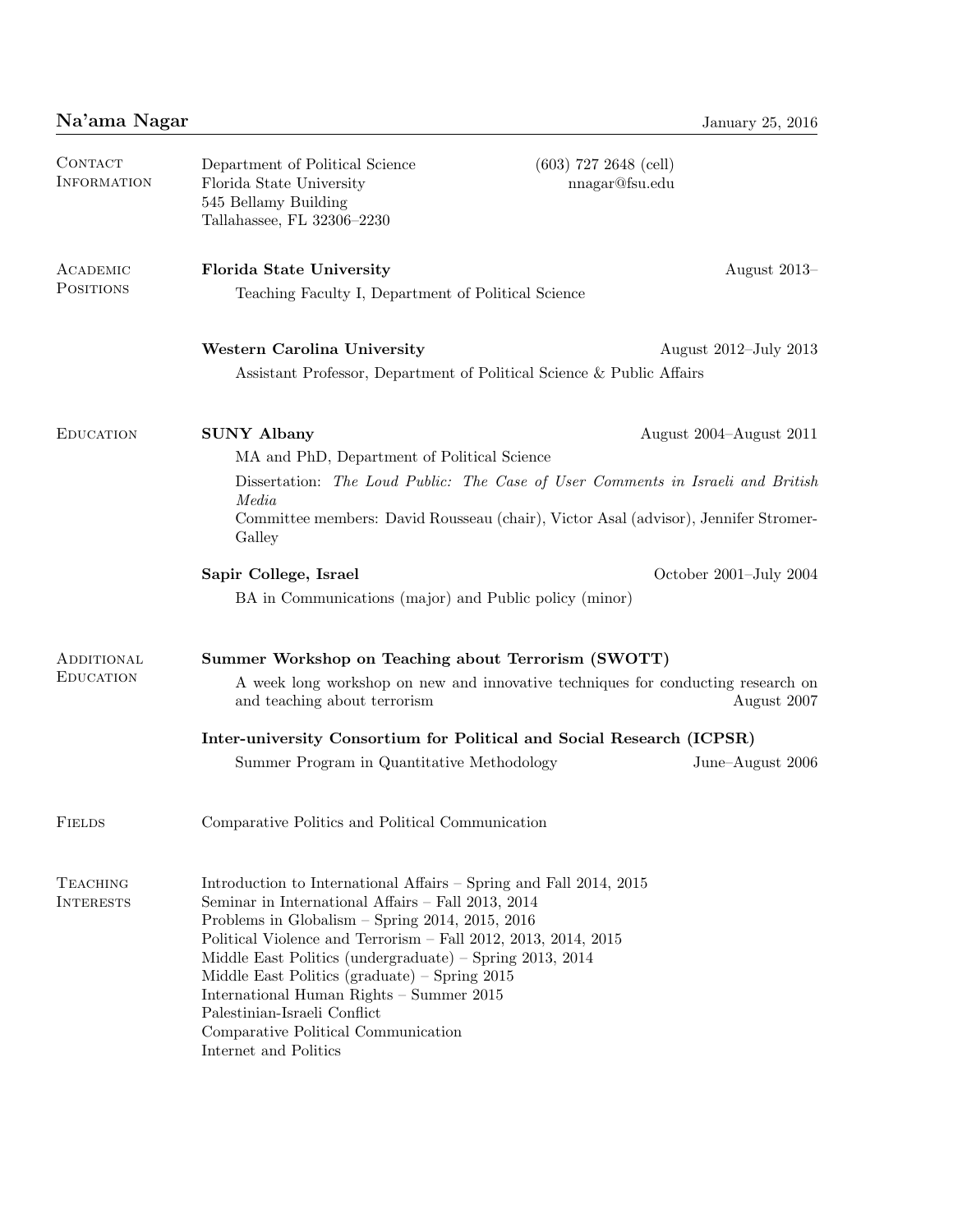| <b>PUBLICATIONS</b>                | "Building Terrorism from Social Ties: The Dark Side of Social Capital." (with Victor Asal<br>and Karl Rethemeyer) Civil Wars, February 2015 (online).                                                                                                                                                                    |  |
|------------------------------------|--------------------------------------------------------------------------------------------------------------------------------------------------------------------------------------------------------------------------------------------------------------------------------------------------------------------------|--|
|                                    | "Who is afraid of the T-word? Labeling Terror in the Media Coverage of Political Violence,<br>Before and After 9/11." Studies in Conflict & Terrorism, 2010, 33 (6): 533-547.                                                                                                                                            |  |
| <b>CONFERENCE</b><br>PRESENTATIONS | "The Quality of Opinion Expression: The Case of Users' Comments in the Online News Me-<br>dia." Paper presented in the 61st Annual International Communication Association, May<br>2011.                                                                                                                                 |  |
|                                    | "The Quality of Opinion Expression: The Case of Users' Comments in the Online News Me-<br>dia." Paper presented in the 68th Midwest Political Science Association Annual National<br>Conference, April 2010.                                                                                                             |  |
|                                    | "The Loud Public: Users' Comments and the Online News Media." Paper presented in the<br>10th International Symposium on Online Journalism, April 2009. Austin, Texas.                                                                                                                                                    |  |
|                                    | "Gauging Collective Action Success Online: MAR Organizations in Four Languages" (with<br>Victor Asal and Paul Harwood). Paper presented in the Annual Convention of the Interna-<br>tional Studies Association, March 2008.                                                                                              |  |
|                                    | "Do Good Neighbors make Good Terrorists? The Dark Side of Civil Society" (with Victor<br>Asal and Karl Rethemeyer). Paper presented in the Annual Meeting of the American Po-<br>litical Science Association, August 2007.                                                                                               |  |
|                                    | "Frames that do not Spill—the News Media and the War on Terrorism" Paper presented in<br>the Annual Convention of the International Studies Association, February 2007.                                                                                                                                                  |  |
|                                    | "Organizational Constraints and their Role in the Decision to Resort to Terrorism: a Com-<br>parative Analysis of Gush Emunim and the Jewish Underground" (with Victor Asal and<br>Brian Nussbaum). Paper presented in the Turn to Terror Workshop, sponsored by the In-<br>ternational Studies Association, March 2006. |  |
|                                    | "Ethno-political Mobilization on the Web" (with Victor Asal and Paul Harwood). Paper<br>presented in the Annual Convention of the International Studies Association, March 2006.                                                                                                                                         |  |
| FELLOWSHIPS,                       | Visiting Scholar, Dartmouth College (2007–2008)                                                                                                                                                                                                                                                                          |  |
| GRANTS, AND<br>AWARDS              | Conference Travel Grant, Department of Political Science, SUNY Albany (2006, 2007, 2009)                                                                                                                                                                                                                                 |  |
|                                    | Research Grant, Graduate Student Organization, SUNY Albany (2008)                                                                                                                                                                                                                                                        |  |
|                                    | Conference Travel Grant, Graduate Student Organization, SUNY Albany (2006, 2007)                                                                                                                                                                                                                                         |  |
|                                    | Conference Travel Grant, International Studies Association (2007)                                                                                                                                                                                                                                                        |  |
|                                    | Clifford C. Clogg Fellowship to attend the ICPSR Summer Program in Quantitative Methods<br>of Social Research (2006)                                                                                                                                                                                                     |  |